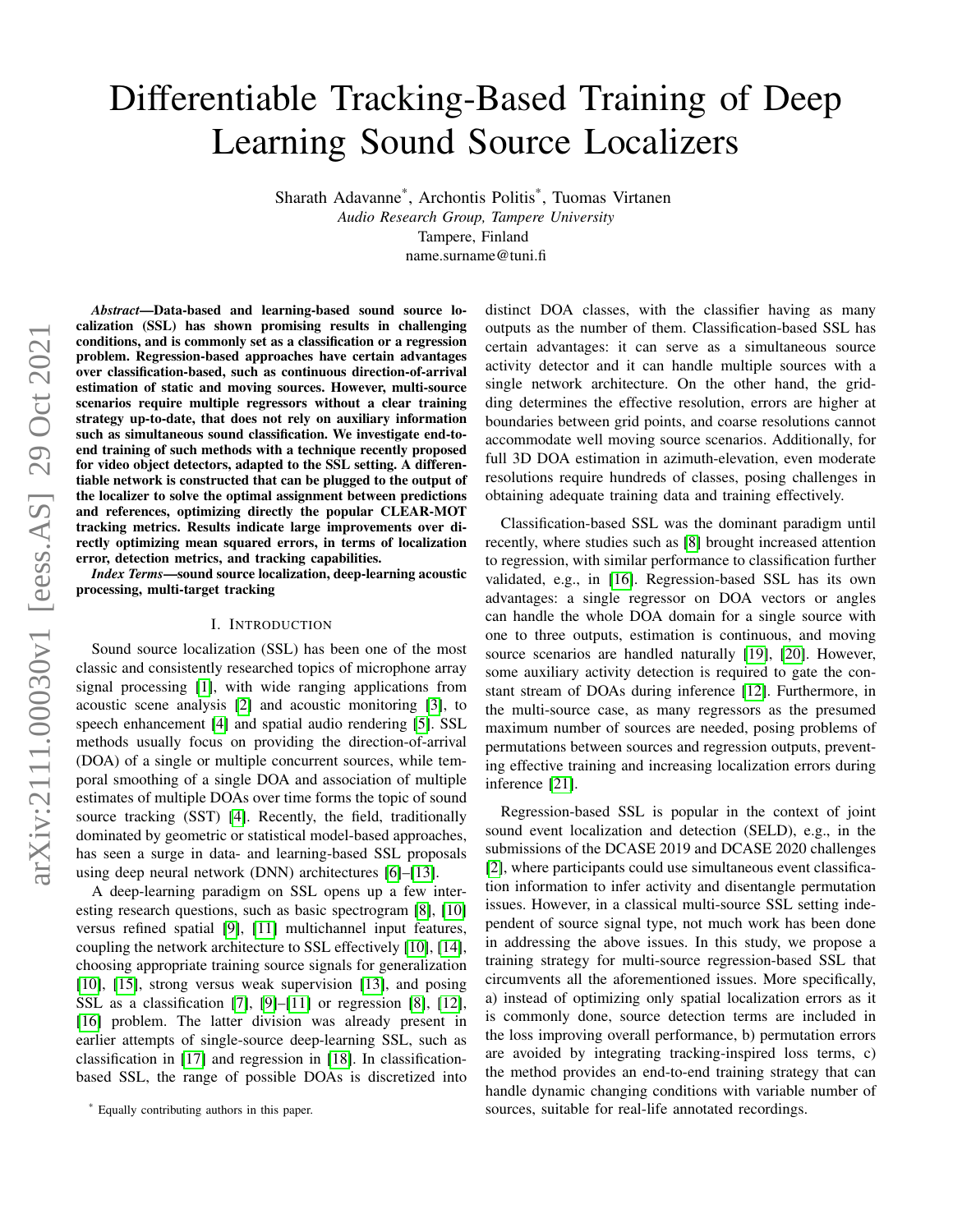#### II. LOCALIZATION AND TRACKING METRICS

Considering a recording with maximum number  $N_{\text{max}}$ sound sources active over its duration, not necessarily simultaneously, we can define the predictions of an SSL system as  $\tilde{\mathbf{X}}_t = [\tilde{\mathbf{x}}_1(t), ..., \tilde{\mathbf{x}}_i(t), ..., \tilde{\mathbf{x}}_{M_t}(t)],$  where  $\tilde{\mathbf{x}} = [\tilde{x}, \tilde{y}, \tilde{z}]$ is the estimated DOA or position vector of a single source, and  $M_t$  is the number of predictions at the t-th frame. At the same time,  $N_t \leq N_{max}$  ground truth sources and their locations are denoted by  $\mathbf{X}_t = [\mathbf{x}_1(t), ..., \mathbf{x}_j(t), ..., \mathbf{x}_{N_t}(t)].$ The combinations of estimations and predictions form the  $M_t \times N_t$  distance matrix  $D_t$  with an appropriate spatial distance measure for the application; e.g. the angular distance  $d_{ij} = \arccos(\tilde{\mathbf{x}}_i \cdot \mathbf{x}_j/||\tilde{\mathbf{x}}_i||||\mathbf{x}_j||)$  when DOAs are considered. Based on D, we can also consider an optimal association of references and predictions, in a minimum cost sense, expressed by a  $M_t \times N_t$  binary association matrix  $A_t = \mathcal{H}(\mathbf{D})$ , where  $\mathcal{H}(\cdot)$  is the Hungarian algorithm [\[22\]](#page-4-20). The association matrix A allows an optimal frame-wise *localization error* (LE) to be computed between the  $K_t = \min(M_t, N_t)$  associated predictions-references, as

$$
LE_t = \frac{1}{K_t} \sum_{i,j} a_{ij}(t) d_{ij}(t) = \frac{||\mathbf{A}_t \odot \mathbf{D}_t||_1}{||\mathbf{A}_t||_1}, \quad (1)
$$

with  $d_{ij} = [\mathbf{D}]_{ij}, a_{ij} = [\mathbf{A}]_{ij}, || \cdot ||_1$  being the  $L_{1,1}$ entrywise matrix norm, and  $\odot$  the entrywise matrix product. Complementary to LE, the association matrix A indicates hits/true positives (TP)  $TP_t = K_t$ , false alarms/false positives (FP)  $FP_t = \max(0, M_t - N_t)$ , and misses/false negatives (FN)  $FN_t = \max(0, N_t - M_t)$ . From those, detection metrics such as the *localization recall* (LR), *localization precision* (LP), and a *localization F1-score* (LF1) can be computed [\[2\]](#page-4-0).

The above SSL metrics reveal the performance of the system in detecting and localizing accurately the sources in the scene but not how well the estimates are maintained across time, which is the task of tracking. Tracking metrics for multiple objects or sources is still an open field of research. Some established ones, such as OSPA [\[23\]](#page-4-21) favour trajectory consistency, while others like the CLEAR Multiple Object Tracking (MOT) metrics [\[24\]](#page-4-22) try to balance between good localization performance in presence of *identity switches* (IDS), and consistent identities between estimates from frameto-frame. Two complementary MOT metrics are proposed in [\[24\]](#page-4-22), the MOT-precision (MOTp), and MOT-accuracy (MOTa)

$$
MOTp = \frac{\sum_{t} ||\mathbf{A}_t \odot \mathbf{D}_t||_1}{\sum_{t} K_t}
$$
 (2)

$$
MOTA = 1 - \frac{\sum_{t} FP_{t} + FN_{t} + IDs_{t}}{\sum_{t} N_{t}}.
$$
 (3)

As it is evident, MOTp is actually equivalent to LE, averaged across all frames. IDS can be computed by comparison of the current and previous frame association matrices  $A_t$ ,  $A_{t-1}$ and knowledge of the source ID for every column of A across frames, e.g. as in [\[25\]](#page-4-23). MOTa itself is a combination of detection metrics with an additional tracking penalty expressed by IDS.



<span id="page-1-0"></span>Fig. 1. Block diagram of Differentiable Tracking-Based Training.

### III. PROPOSED METHOD

The proposed method is strongly inspired by the work of [\[25\]](#page-4-23) on training video object detectors with an additional network plugged in the end of the object detectors, optimizing directly the MOT metrics through a differentiable softapproximation of them. To the best of our knowledge, this strategy has not been attempted before on SSL problems, and its effects on multi-source regression have not been studied. Our proposal follows the training of [\[25\]](#page-4-23) with certain modifications. The overall block diagram is shown in Fig. [1,](#page-1-0) consisting of the localization network, termed herein *DOAnet*, and a deep Hungarian network (*Hnet*) taking as input the distance matrix D computed from the DOAnet outputs, and predicting an association matrix **A**. The  $\tilde{\cdot}$  indicates a (soft) differentiable approximation of the underlying quantity. A series of differentiable matrix manipulations follow that provide further soft approximations of  $LE, FP, TP, FP, FN$ , and IDS. From those approximations, the differentiable  $dMOTp$ and  $dMOTa$  are constructed and their combination serves as the overall training objective. A difference with the videobased work of [\[25\]](#page-4-23) is that, contrary to video object detectors, the localization regressors are constantly active. Hence, we introduce an additional track activity output branch in the localizer, contributing a third loss term in the overall loss. During inference, the DOA and track activity outputs are combined to form consistent DOA trajectories.

# *A. Hungarian network (Hnet)*

The Hnet is the fundamental block of the proposed differentiable tracking-based training strategy. It estimates the association matrix  $\overrightarrow{A}$  of a dimension identical to the input distance matrix D. In comparison to the deep Hungarian network proposed in [\[25\]](#page-4-23), we employ a simplified architecture as shown in Fig. [2](#page-2-0) with three losses to train Hnet swiftly and efficiently. We use a gated recurrent unit (GRU) input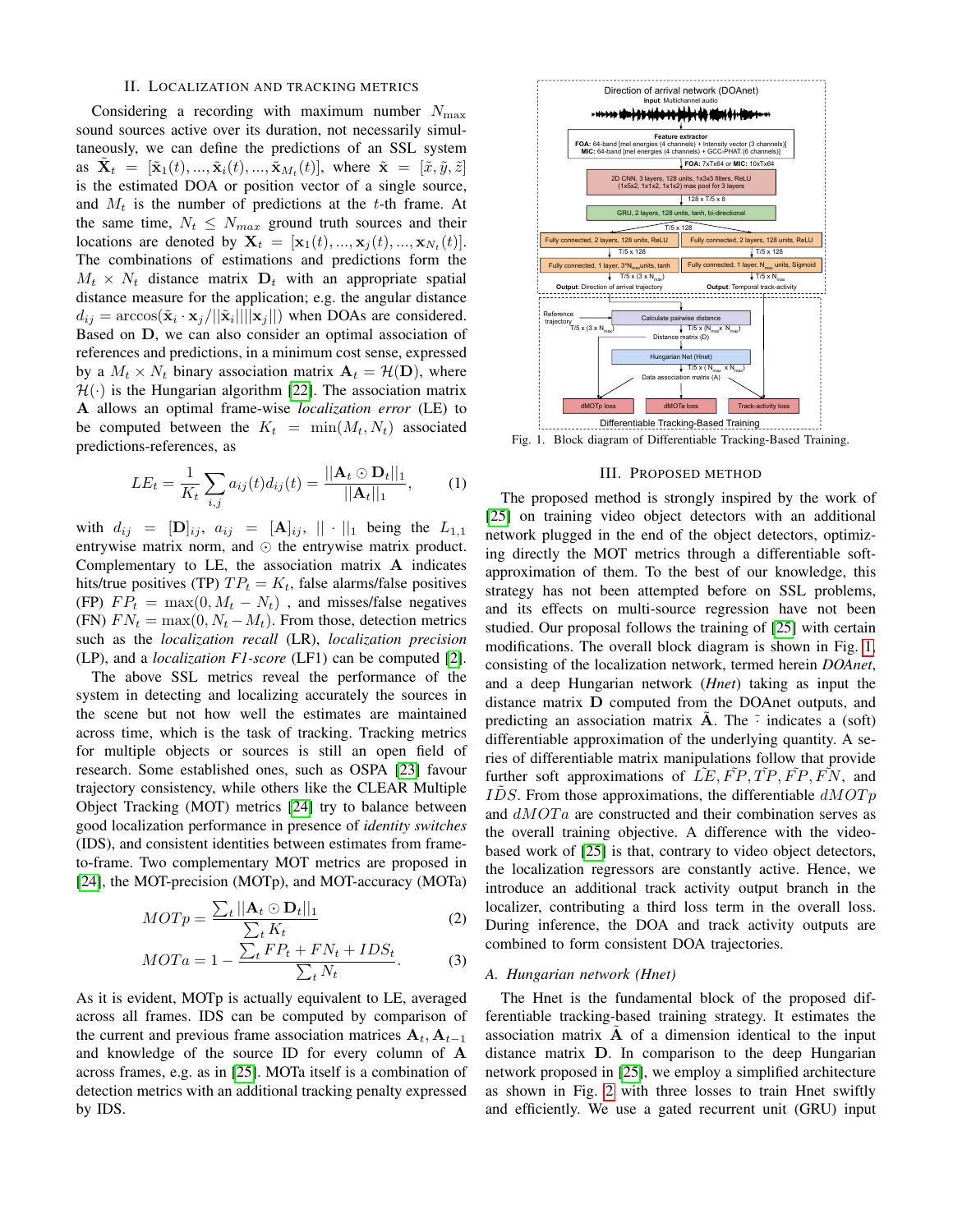

<span id="page-2-0"></span>Fig. 2. Block diagram of Hungarian network.

layer with 128 units, that treats one of the two dimensions of the input matrix D as the time-sequence, and the other as the feature length. The output time-sequence of GRU is fed to a single-head self-attention network [\[26\]](#page-4-24) to identify the time steps with correct associations. The output of the self-attention layer is processed by a fully-connected network with a sigmoid non-linearity, that estimates  $A$  as a multiclass multilabel classification task.

Additionally, to guide the network to predict a maximum of one association per row and column, as expected for associations resulting from the Hungarian algorithm; we perform max-operation on the output of fully-connected network (before the sigmoid non-linearity used to compute  $A$ ) along both temporal  $(\max_{\mathbf{T}}(t))$  and feature  $(\max_{\mathbf{F}}(t))$  axes. We employ sigmoid non-linearity on these outputs, since more than one class can be active in an output instance. Finally, the Hnet is trained in a multi-task framework with weighted combinations of the three losses, each computed using binary cross-entropy between the predictions and the target labels of **A**,  $max_T(A)$ , and  $max_F(A)$  respectively.

#### <span id="page-2-3"></span>*B. Differentiable direction of arrival network (DOAnet)*

Regarding the DOAnet, we propose a convolutional recurrent neural network (CRNN) architecture, following an updated version of SELDnet [\[8\]](#page-4-6) as the baseline of DCASE 2020 [\[27\]](#page-4-25). The detailed architecture is shown in Fig. [1.](#page-1-0) Based on the chosen array type, we employ different multichannel acoustic features. For the first-order Ambisonics (FOA) format we extract 4 channel-wise mel-band energies and 3 channels of acoustic active intensity vectors [\[5\]](#page-4-3) representing their  $(x, y, z)$ vector components, resulting to in total 7 features. All features are computed using 64 mel-bands resulting in a total feature dimension of  $7 \times T \times 64$ , where T is the number of temporal input frames. Similarly, for the MIC array we compute 4 channel-wise mel energies, and GCC-PHAT curves between channel-pairs resulting in 6-channels of features, and a total feature dimension of  $10 \times T \times 64$ .

The network is identical for both spatial formats. Three convolutional layers, with 128 units each, are employed to learn shift-invariant features from the input acoustic features. Maxpooling is performed on both temporal and feature axes to obtain an output of dimension  $128 \times T/5 \times 8$ , where  $T/5$  amounts to 100 msec and is equal to the temporal resolution of DOA labels in the dataset (see Section [IV-B\)](#page-3-1). Two layers of bidirectional GRUs, each with 128 units are employed to model the temporal structure of the convolutional features. Thereafter, two separate branches are employed to learn - a) the DOA trajectories and b) their temporal track activity. The DOA trajectory output branch is of dimensions  $T/5 \times (3N_{max})$ , where for each time frame the location of  $N_{max}$  DOAs in Cartesian form is estimated using regression. Since DOAs constitute unit vectors and their components are bounded in  $[-1, 1]$ , tanh activations are used. The second output is of dimension  $T/5 \times N_{max}$ , indicating track activity for the  $N_{max}$  DOA outputs at each time instance. Since any of the  $N_{max}$  tracks can be active for a given frame, sigmoid activations are used.

During training of the DOAnet, pairwise Euclidean distances are computed between the  $M_t$  predicted and  $N_t$ reference DOAs, forming the distance matrix D. Euclidean distances are used instead of angular (cosine) distances, since they were found in [\[8\]](#page-4-6), [\[16\]](#page-4-14) to perform better during training. Note that we embed the pairwise distances in a D matrix of the maximum dimensions  $N_{\text{max}} \times N_{\text{max}}$ , padding rows and columns beyond  $M_t$ ,  $N_t$  with out-of-range values (i.e.  $>> 2$ ). The input sequence to Hnet has finally the dimension  $T/5 \times N_{max} \times N_{max}$ . A pre-trained Hnet with frozen weights is then employed to obtain the soft associations A from input D. The combined DOAnet, Hnet, and final differentiable operations forming dMOTa and dMOTp, are jointly trained by a weighted combination of three losses - the dMOTA, dMOTP, and the track-activity loss. Since the Hnet weights are frozen, weight updates are only performed on DOAnet.

The differentiable tracking losses of dMOTa and dMOTp are computed in an identical fashion as proposed in [\[25\]](#page-4-23) using the inputs  $D$  and  $A$ . As the loss for the track-activity branch, we perform a row max operation on the  $A$  matrix to obtain a  $N_{\text{max}} \times 1$  vector of soft activity values for all regressors. Higher values indicate higher probability of activity. The values are further thresholded and binarized. The collection of such vectors across frames result in the binary matrix  $D_{ref}$ of size  $T/5 \times N_{\text{max}}$  that is treated as the reference temporal activity of the DOA regressors. Then, the temporal activity branch is optimized with a binary cross entropy loss between its predicted  $D_{pred}$  and reference  $D_{ref}$  track activities. In order to support open research and reproducibility we are publicly releasing the code of  $Hnet<sup>1</sup>$  $Hnet<sup>1</sup>$  $Hnet<sup>1</sup>$  and DOAnet<sup>[2](#page-2-2)</sup>.

#### IV. EVALUATION

#### *A. Hungarian network training*

In order to train the Hnet, we generate a dataset with a training split of 405k distance matrices D and their corresponding association matrices  $A$ . The validation split is 10% the size of the training split. The dimensions of D and A are the same and fixed to  $(N_{max} \times N_{max})$ , where  $N_{max} = 2$  is the

<span id="page-2-1"></span><sup>1</sup>https://github.com/sharathadavanne/hungarian-net

<span id="page-2-2"></span><sup>2</sup>https://github.com/sharathadavanne/doa-net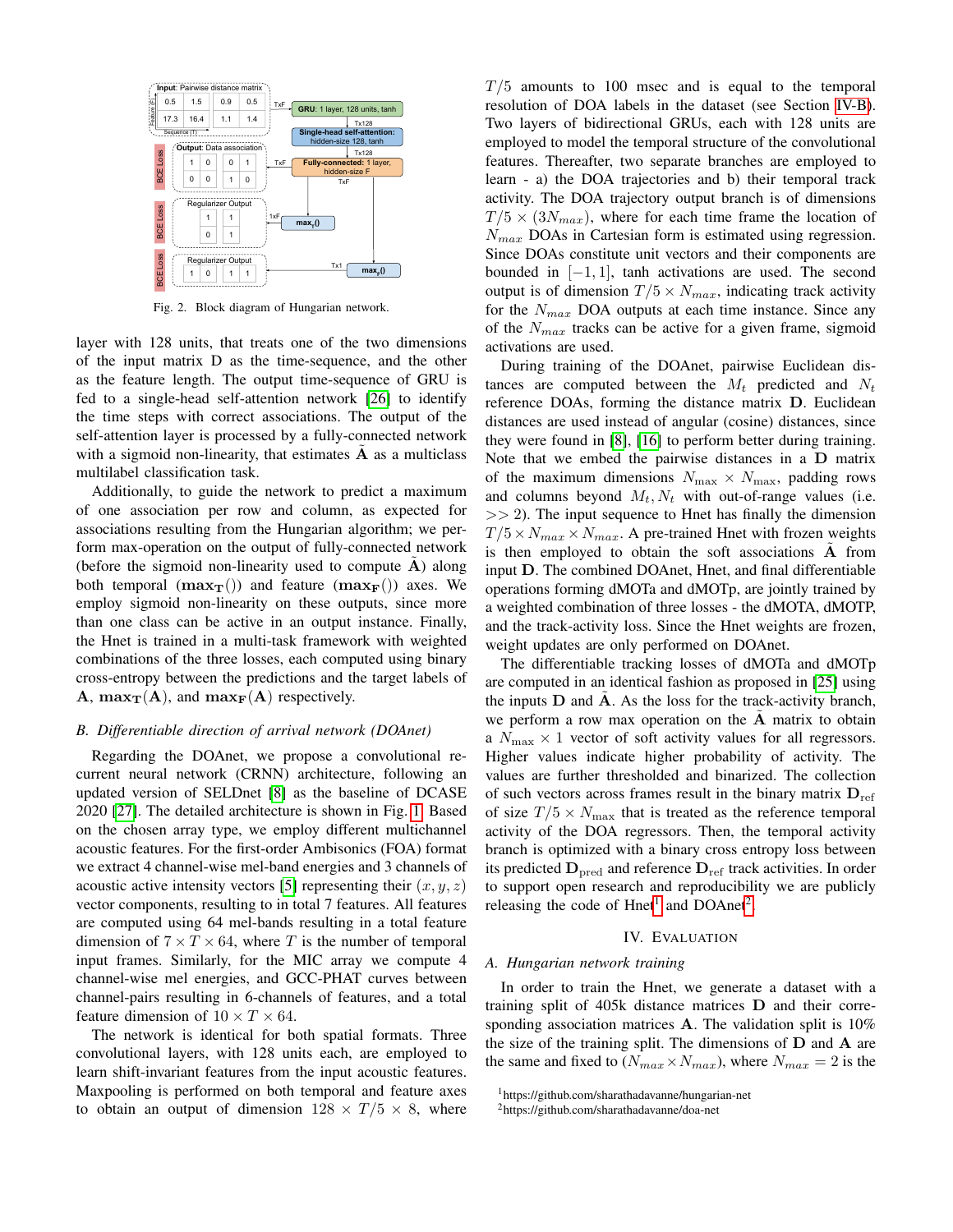<span id="page-3-2"></span>

| TABLE I                                              |
|------------------------------------------------------|
| RESULTS OF DIFFERENTIABLE TRACKING BASED TRAINING ON |
| DCASE2020 SELD TASK DATASET.                         |

|                                  | <b>FOA</b>                     |                   |                  |               | MIC                                          |        |                  |        |  |
|----------------------------------|--------------------------------|-------------------|------------------|---------------|----------------------------------------------|--------|------------------|--------|--|
| <b>Loss function</b>             | $LE \downarrow$<br><b>MOTp</b> | $MOTA$ $\uparrow$ | IDS $\downarrow$ | $LR \uparrow$ | $LE$ $\downarrow$<br><b>MOT</b> <sub>p</sub> | MOTa ↑ | IDS $\downarrow$ | LR ↑   |  |
| <b>MSE</b>                       | 25.4                           | $\sim$            | $\sim$           | $\sim$        | 25.3                                         | $\sim$ | $\sim$           | $\sim$ |  |
| dMOTp                            | 13.7                           | $\sim$            | $\sim$           | $\sim$        | 13.6                                         | $\sim$ | $\sim$           | $\sim$ |  |
| +Augmentation                    |                                |                   |                  |               |                                              |        |                  |        |  |
| dMOTp                            | 12.1                           | $\sim$            | $\sim$           | $\sim$        | 11.8                                         | $\sim$ | $\sim$           | $\sim$ |  |
| dMOTp+Act                        | 9.7                            | 69.0              | 2374             | 86.9          | 8.7                                          | 71.3   | 1982             | 87.3   |  |
| dMOTp+dMOTa+Act                  | 9.5                            | 70.5              | 2188             | 88.1          | 8.5                                          | 72.1   | 1812             | 87.6   |  |
|                                  |                                |                   |                  |               |                                              |        |                  |        |  |
| <b>DCASE2020</b> top submissions |                                |                   |                  |               |                                              |        |                  |        |  |
| Du USTC (1)                      | 7.4                            | $\sim$            | $\sim$           | 84.7          | 7.4                                          | $\sim$ | $\sim$           | 84.7   |  |
| Nguyen_NTU (2)                   | 12.1                           | $\sim$            | $\sim$           | 82.0          | $\sim$                                       | $\sim$ | $\sim$           | $\sim$ |  |
| Shimada SONY (3)                 | 7.5                            | $\sim$            | $\sim$           | 83.5          | $\sim$                                       | $\sim$ | $\sim$           | $\sim$ |  |
|                                  |                                |                   |                  |               |                                              |        |                  |        |  |

maximum polyphony in the dataset. We sample equal number of D matrices by randomly choosing reference and predicted DOAs from spherical equiangular grids with resolutions of 1, 2, 3, 4, 5, 10, 15, 20, and 30 degrees. All combinations of (number of predictions, number of reference) such as (0,0), (0,1), (1,0), (1,1), (1,2), (2,1), (2,2) are represented equally in the dataset. As mentioned in Sec. [III-B,](#page-2-3) Euclidean distances are used to form the distance pairs in D.

Due to padding **D** to  $N_{\text{max}} \times N_{\text{max}}$  dimensions even when  $M_t, N_t < N_{\text{max}}$ , random high distance values are assigned to the respective inactive entries, helping Hnet to easily identify the correct number of active DOAs and their associations. An example is depicted in the first input D distance matrix of Fig. [2,](#page-2-0) with the corresponding association A under it. After training, Hnet achieves an F-score of  $>99\%$  on any D data generated with the aforementioned specifications.

#### <span id="page-3-1"></span>*B. Evaluation setup*

For the evaluation of the whole differentiable training strategy we use the development set of the *TAU-NIGENS Spatial Sound Events 2020* dataset [\[27\]](#page-4-25), provided in the DCASE2020 Task 3 (SELD) challenge. It consists of diverse spatialized sound events, including moving sources, emulated in challenging real reverberant conditions using measured room impulse responses from 13 different rooms, with real spatial ambient noise added. The recordings are offered in two 4-channel formats: a tetrahedral microphone array (MIC), and first-order Ambisonics (FOA). The same development set split is used for training, validation, and testing as indicated in the challenge [\[27\]](#page-4-25). The spatiotemporal annotations are used to extract the reference DOAs, event identities, and temporal activations at each frame, required for the evaluation of the system, ignoring the class/sound-type label of the original annotations.

An additional evaluation is conducted on an augmented version of the dataset. Following a simple spatial augmentation strategy popular in DCASE 2020 [\[28\]](#page-4-26), additional recordings of overlapping sources were generated by simple mixing of recordings with no overlap with another four non-overlapping ones, resulting in 4 times the original dataset of 2-source overlapping recordings.

# V. RESULTS

The results across both formats, MIC and FOA are presented in Table [I.](#page-3-2) Results of  $LE/MOTp$  are shown for all tested configurations, while results for  $MOTA, IDs, LR$  are shown only for configurations including the track activity detection branch. Without activity detection, all regressors are constantly outputting DOAs, hence  $LR = 100\%$  and the rest of the detection scores are not meaningful. As the first result, and as a baseline, we train the DOAnet using an MSE loss between predicted and reference DoAs without any association strategy. This configuration ends up in large errors due to permutations on the estimates that prohibit effective training and result in suboptimal performance during inference. Just replacing it with the dMOTp loss, which finds the optimal assignment with the minimum frame-wise LE, almost doubles the localization accuracy. Moving to the augmented dataset for the same dMOTp loss, we have a further small decrease in LE. By introducing the activity detection branch and the respective loss, the LE/MOTp is further reduced below 10°. With track activity information introduced, we can also get a realistic picture of the localization detection and MOTa scores. Solely the combination of track activity loss and dMOTp achieves a high  $LR$  in the challenging and dynamic reverberant conditions of the dataset, with sources appearing, overlapping, and disappearing often in the testing set. Adding the dMOTa loss increases the  $MOTa$  and LR metrics further. Apart from improvements in  $LE$  and  $LR$ , dMOTa improves trajectory consistency at the regressor outputs; something that is not captured by the  $LE$ ,  $LR$  metrics. Instead, this improvement is exemplified by the IDS scores, which drop significantly when dMOTa is included.

For a comparative look with other systems on the same dataset, we include the top three systems of the DCASE2020 challenge, along with their reported challenge  $LE, LR$  results in the development dataset. The proposed training strategy of multi-source regression SSL is competitive against those methods, with both  $LE$  and  $LR$  being on a similar range. Furthermore, the proposed DOAnet with differentiable trackingbased training is much simpler than these proposals in terms of complexity, and it achieves such results without relying on additional sound class information. However, it has to be noted that the comparison is qualitative, since the  $LR$  and  $LE$  scores in the challenge submissions are first computed between the target sound classes, and then averaged.

# VI. CONCLUSIONS

A method has been presented for end-to-end training of regression-based multi-source localizers that can handle realistic training data of time-varying varying source numbers, overlapping scenarios, and moving sources. Similarly, during inference and for the same dynamic acoustic conditions, the method achieves low localization errors, high localization detection scores, and improved tracking performance between the multiple DOA regressors. The approach is competitive against state-of-the-art SELD systems, at a reduced complexity and without dependency on sound-type detection information.

#### **REFERENCES**

<span id="page-3-0"></span>[1] M. Brandstein, *Microphone arrays: signal processing techniques and applications*. Springer Science & Business Media, 2001.